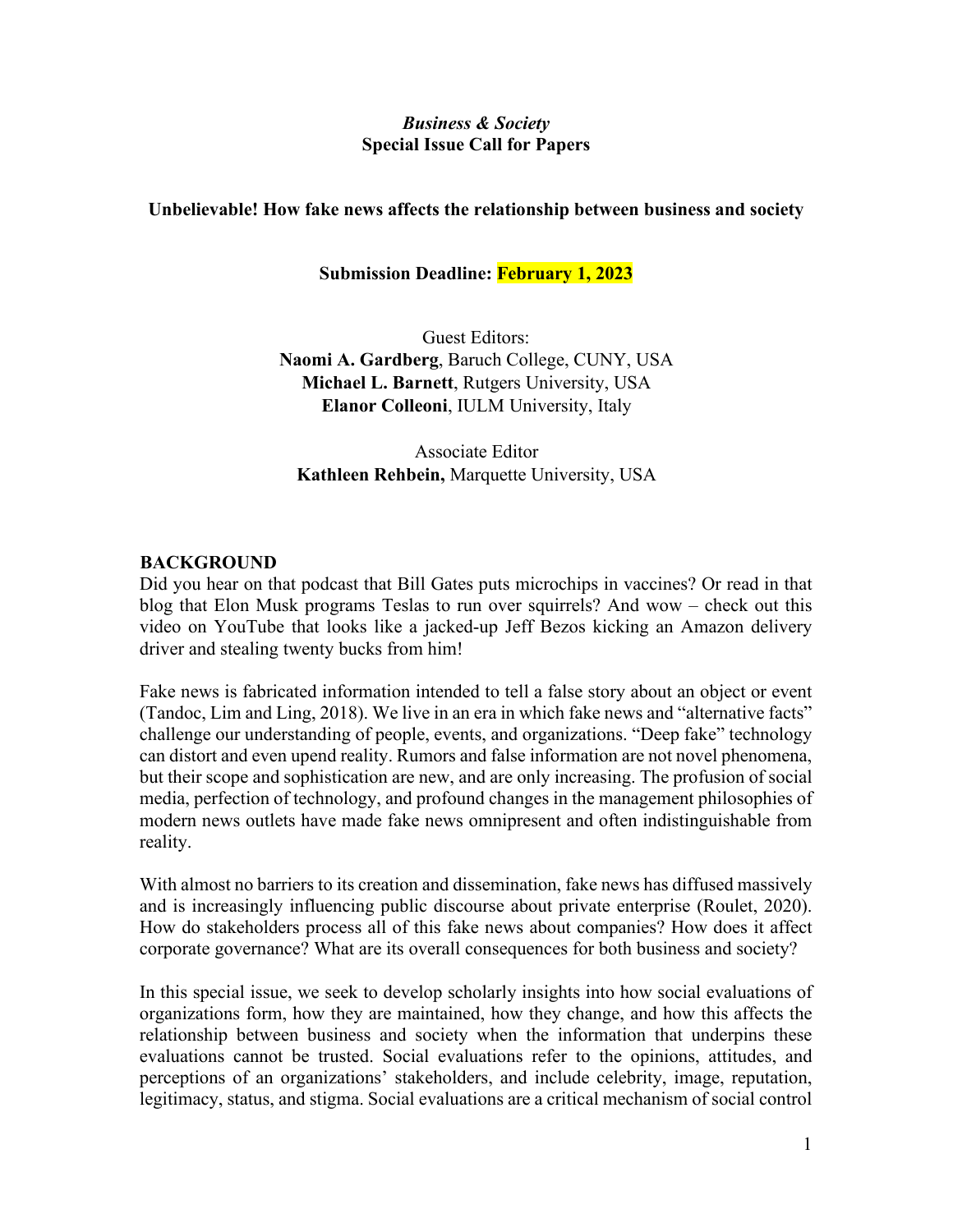over business (Scott, 1995). Stakeholders exert social control by rewarding and punishing firms based upon evaluations of their behaviors; firms respond by adjusting their behaviors to conform to shared social norms (Barnett, 2018). For instance, NGOs publicly expressing their disapproval of plastic have driven firms to convert to plastic-free practices (Castello and Lopez-Berzosa, 2021). Firms' compliance with stakeholder demands to adapt to changing social norms can be a source of competitive advantage (Rindova and Martins, 2012; Pfarrer, Pollock and Rindova, 2010; Podolny, 2005; Roberts and Dowling, 2002).

Scholars have developed and distinguished various constructs of social evaluation, such as reputation, status, and legitimacy (Pollock et al., 2019; Barnett and Pollock, 2012; Mishina and Dever, 2012; Bitektine, 2011). However, these and related constructs rest on the often unstated assumption that the signals that build and sustain these social evaluations reflect the true characteristics of the corresponding firm. What happens to these constructs when the information that underpins them cannot be trusted?

Social evaluations have become more and more important in the last twenty years with the advent of social media and the disintermediated communication between business and individuals that this has entailed (Etter, Ravasi and Colleoni, 2019). Individuals increasingly rate their experience with or feelings toward a firm in real-time on digital platforms. In this "evaluation-obsessed society" (Roulet, 2020), social evaluations around a firm are increasingly formed on social media and shaped by rating algorithms (Etter and Albu, 2021).

Although fake news has received increased attention mainly due to its effect on politics (Mueller, 2019), organizations are not immune to this informational threat. For example, Starbucks was alleged to give away free drinks to undocumented immigrants, and had to manage the blowback of this false information as it spread widely on social media (Taylor, 2017). According to a recent study, 84 percent of companies feel threatened by the risk of false reporting (Binham, 2019).

The social evaluations literature has extensively investigated the social, political, and business conditions underpinning stakeholders' approval and disapproval (George et al., 2016; Kvålel and Murdoch, 2021). However, the large-scale diffusion of fake news about companies and the spreading of unverified, false, and contradictory signals that this entails, challenge current theorizing about the validity of social evaluations as an efficient mechanism of transmission of societal needs and norms to firms. It also calls into question the effectiveness of stakeholders in governing firm behavior (Barnett, 2018) and forces a reexamination of constructs like organizational legitimacy and corporate reputation as means to help align the interests of business and society. Thus, fake news requires significant further study in the business and society literature.

### **AIMS AND SCOPE OF THE SPECIAL ISSUE**

This special issue seeks to advance understanding of the ongoing efficacy of social evaluation constructs such as reputation, legitimacy, and status as signals of societal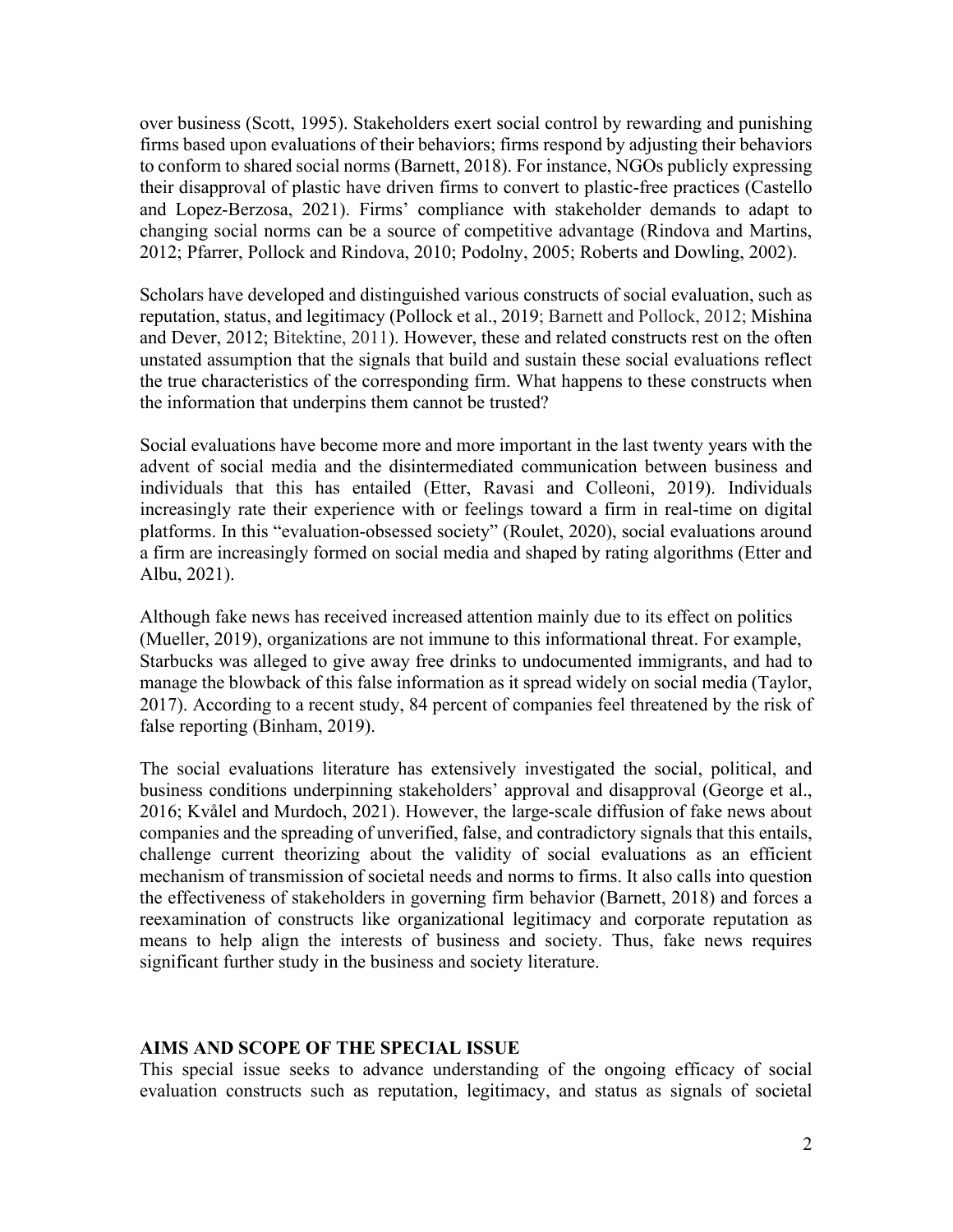approval or disapproval in an era of fake news. Current debate among business and society scholars has long theorized social evaluations as a critical mechanism to align business actions to societal expectations and to signal the superior social and economic performances of individual businesses. However, social evaluations may now be less likely to accurately reflect a firm's adherence to social norms (Bitektine, 2011). Rather than serve as an overall assessment of a firm's character and competencies, corporate reputation (Weigelt and Camerer, 1988), for example, may increasingly be a manipulated outcome of fake signals circulating about a firm.

We invite scholars to study the theoretical mechanisms driving the creation, distribution, and effects of fake news on the different constructs of social evaluations, such as corporate reputation, legitimacy, status, and stigma at different levels: the formation of judgements at the micro level (Bitektine et al., 2020; Bitektine, 2011; Pollock et al., 2019), the overall evaluation of a firm (Wang, Reger and Pfarrer 2021; Bundy, Iqbal and Pfarrer 2021; Dowling and Gardberg, 2012; Pollock, [Lashley,](https://journals.aom.org/doi/abs/10.5465/annals.2017.0086) Rindova, & Han, 2019), the societal effects (Barnett, Henriques and Husted, 2020a; and the effects on stakeholder theory (Barnett, Henriques, & Husted, 2020b, Freeman, 1984) of large-scale manipulated social evaluations.

Hence, in this special issue, we welcome papers that explicitly address how social evaluation constructs should be reconceptualized, theorized, and measured to be credible signals in a context of manipulative information. In addition, we encourage research with a particular focus on the strategic actions that different stakeholders, such as firms, NGOs and regulators, and sources of signals, such as different media outlets, should adopt to restore credible signals. In addition, we seek further insights into the implications this holds for corporate governance and social control.

### **TOPICS OF INTEREST**

We encourage scholars to address a broad set of questions examining the effects of fake news on business and society. These include but not are exclusive to the following:

### **Fake news and implications for social evaluations**

How does fake news influence overall perceptions of a company in terms of corporate reputation, legitimacy, status, and/or stigma?

To what degree does fake news affect key assumptions underlying theoretical mechanisms in organization theory?

What are the rational, emotional, and moral aspects of perceptions of a company that are threatened by fake news?

### **Institutional context for fake news**

What institutional factors have contributed to the emergence of fake news, and how does this affect business and society relationships?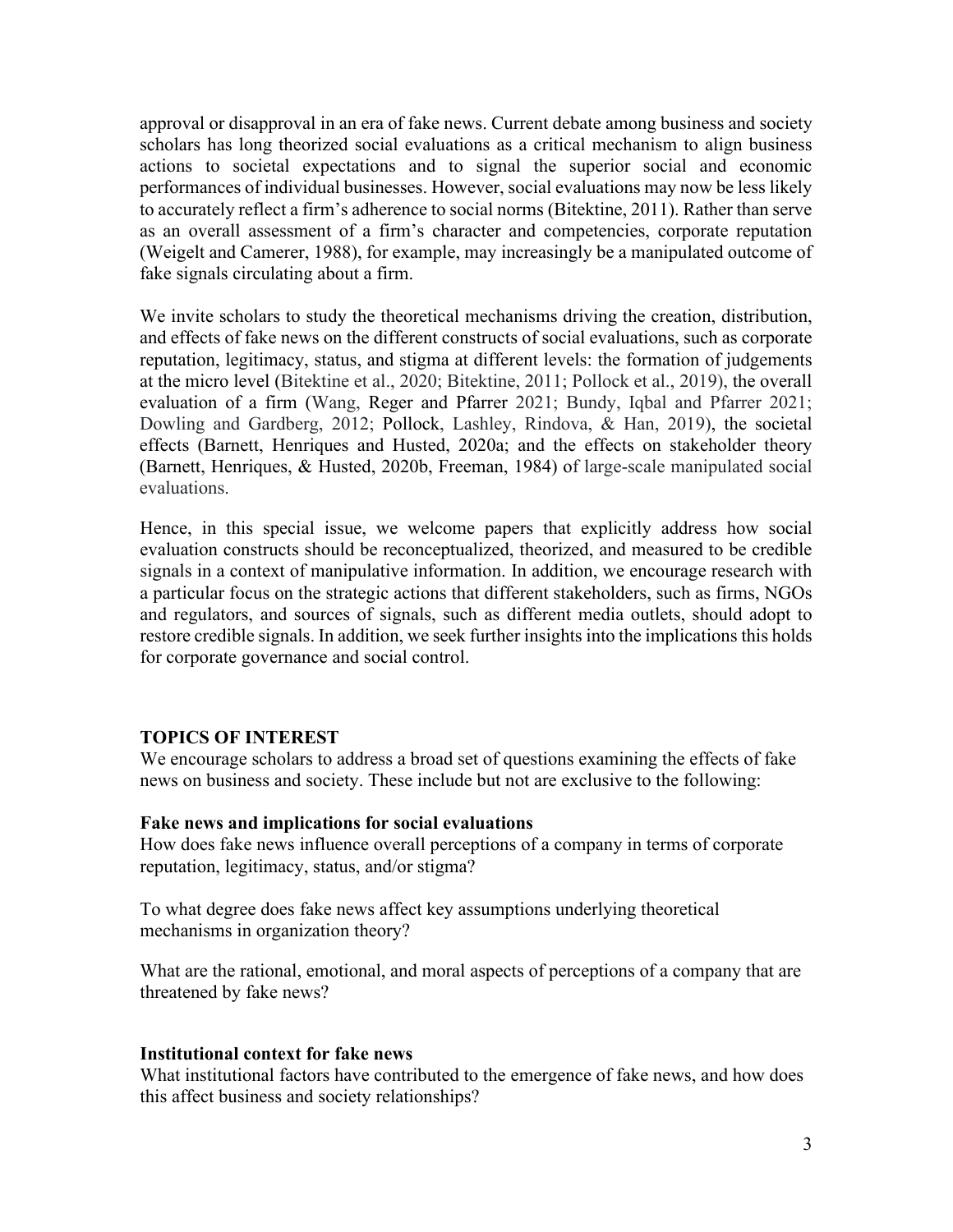How do different stakeholders react and respond to fake news?

How does the prevalence of fake news vary internationally? How does this impact reputational comparisons within and across MNCS?

### **Fake news and implications for business and society**

How does fake news affect trust in business, NGOs, the media, and the government?

When and how does fake news harm a firm's ability to make a positive societal impact?

Is there a connection between populism, political polarization, and business-related fake news?

How do firms know when they should change their behaviors when surrounded by fake news?

How do firms make strategic use of fake news and what are the implications?

How does fake news about firms affect the social responsibility of firms and the resolution of ongoing social problems?

### **Fake news and implications for corporate reputation**

Do corporate reputations form and function differently in the fake news era?

In this fake news era, the assumption that corporate reputation approximates a firm's true characteristics over time may no longer hold. What happens to the mechanisms and merits of corporate reputation when these signals cannot be trusted? Does corporate reputation still signal the inner qualities of a company?

Does corporate reputation remain an intangible asset that creates competitive advantage? Should a company put more or less effort into building and sustaining a reputation?

Can corporate reputation be "locked in" over time or is it constantly challenged in the fake news era?

If the reputational signals shared by intermediaries become increasingly unreliable, is the future of corporate reputation management only based on managing direct experience? Is corporate reputation management becoming only a crisis management exercise of protecting the company from fake news?

How can we measure corporate reputation to account for or neutralize the impact of fake news, providing managers and stakeholders with a reliable measure of reputation?

Which methods are most appropriate to measure the different dimensions and overall perception of corporate reputation in the fake news era?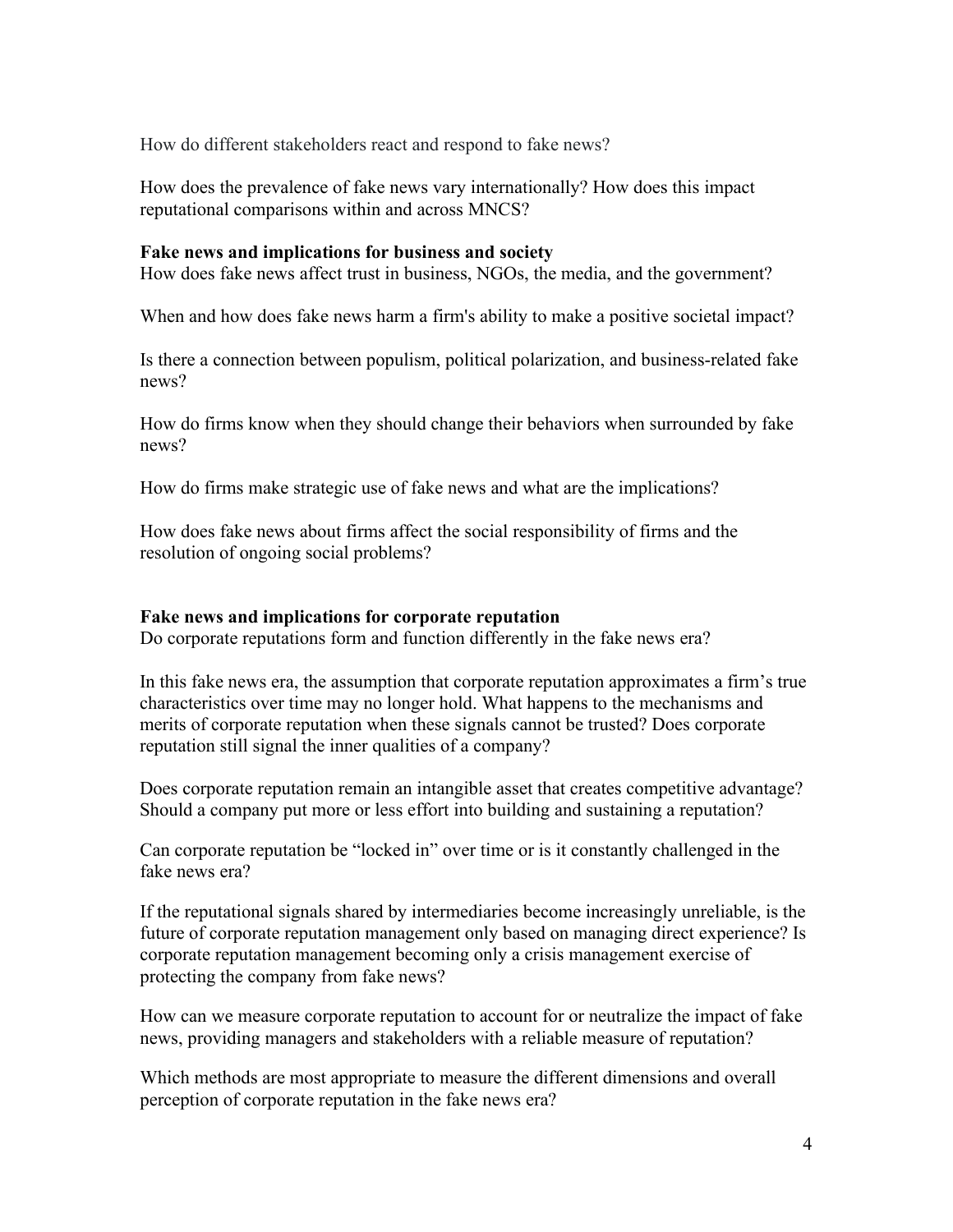Does prior corporate reputation and prior knowledge about a company protect it from fake news?

## **Corporate responses to fake news**

What strategies should companies employ in responding to fake news?

How should companies engage in stakeholder dialogue in an increasingly manipulated and polarized public discourse?

What are the types of responsible and ethical behaviours companies should follow to engage online with stakeholders in the fake news era?

### **Fake news and communication dynamics**

Which news characteristics and communication strategies drive the visibility, perceived authenticity, and legitimacy of business-related fake news posted or shared? What are the roles of social media algorithms and artificial intelligence in preventing or diffusing fake news?

### **Multidisciplinary and interdisciplinary**

We encourage scholars from a variety of organization science disciplines including but not limited to communications, economics, information systems/technology, marketing and management to contribute insights from their fields to this special issue. A variety of different theoretical perspectives and empirical approaches are necessary to fully understand the implications of this burgeoning phenomenon for business and society.

## **EDITORIAL PROCESS AND DEADLINES**

- The deadline for submissions is **February 1st, 2023**. All manuscripts must be uploaded to ScholarOne Manuscripts (https://mc.manuscriptcentral.com/bas) between November 1<sup>st</sup> and January 15th, 2023.
- Specify in the cover letter that the manuscript is for the special issue: "**Unbelievable! How fake news affects the relationship between business and society"**
- Follow the *Business & Society* author guidelines (https://journals.sagepub.com/author- instructions/BAS)
- All submissions will be double-blind peer-reviewed by multiple reviewers.
- Online publication of the accepted articles will take place in Autumn 2024.

We welcome informal enquiries relating to the special issue, proposed topics and potential fit with the special issue objectives. Enquiries should be directed to the Guest Editors:

Naomi A. Gardberg, Naomi.Gardberg@baruch.cuny.edu Michael L. Barnett, mbarnett@business.rutgers.edu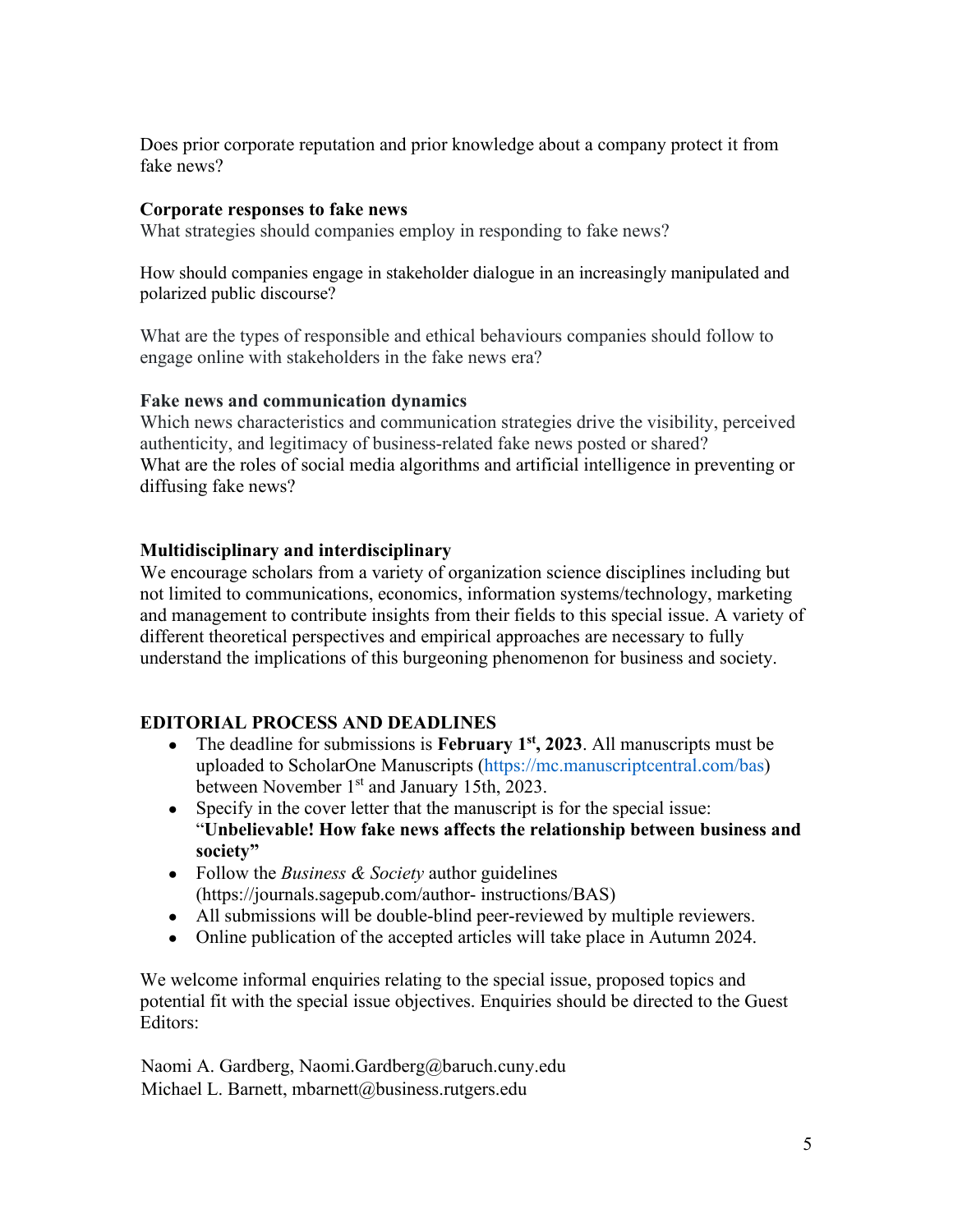# **PAPER DEVELOPMENT WORKSHOP**

We hope to hold a paper development workshop during the 2021 International Association of Business Society (IABS) conference to be held in San Francisco, CA during June 2022. Details to follow.

## **REFERENCES**

Barnett, M. L. (2018). *Limits to stakeholder influence: Why the business case won't save the world*. Edward Elgar Publishing: Cheltenham, UK

Barnett, M. L., Henriques, I & B. Husted, B. W. 2020a. Beyond good intentions: Designing CSR initiatives for greater social impact. *Journal of Management*, 46(6): 973- 964.

Barnett, M. L., Henriques, I., & Husted, B. W. 2020b. The rise and stall of stakeholder influence: How the digital age limits social control. *Academy of Management Perspectives*, *34*(1), 48–64.

Barnett, M.L., & Pollock, T.G. 2012. Oxford handbook of corporate reputation. Oxford, UK: Oxford University Press.

Binham, C. (2019). Companies fear rise of fake news and social media rumours, *Financial Times*, (December 3).

Bitektine, A. (2011). [Toward a theory of social judgments of organizations: The case of](https://journals.aom.org/doi/10.5465/amr.2009.0382)  [legitimacy, reputation, and status.](https://journals.aom.org/doi/10.5465/amr.2009.0382) *Academy of Management Review*, 36(1): 151-179.

Bitektine, A., Hill, K., Song, F., & Vandenberghe, C. (2020). Organizational legitimacy, reputation and status: Insights from micro-level measurement. *Academy of Management Discoveries*, 6(1): 107–136 (https:// journals.aom.org/doi/10.5465/amd.2017.0007).

Bundy, J., Iqbal, F., & Pfarrer, Michael D. (2021). Reputations in flux: How a company defends its multiple reputations in response to different violations. *Strategic Management Journal*, 42(6): 1109–1138.

Connelly, B.L., Certo, S. T., Ireland, R. D., & Reutzel, C. R. (2011). Signaling theory: A review and assessment*. Journal of Management*, 37(1): 39–67.

Castel[ló,](https://www.cambridge.org/core/search?filters%5BauthorTerms%5D=Itziar%20Castell%C3%B3&eventCode=SE-AU) I. & Lopez-Berzosa, D. (2021). Affects in online stakeholder engagement: A dissensus perspective. *Business Ethics Quarterly*, First View, 1 - 36 DOI:<https://doi.org/10.1017/beq.2021.35>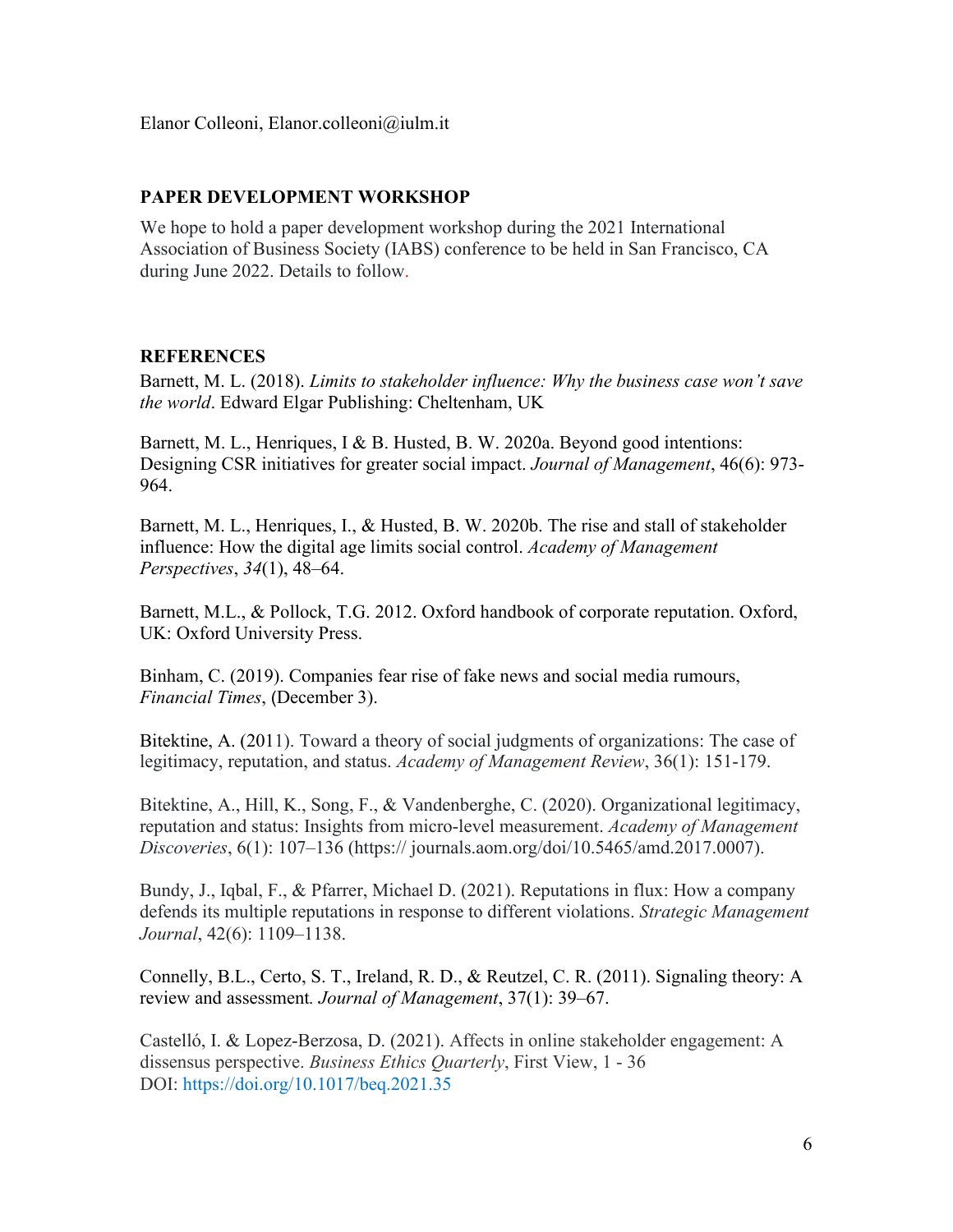Dowling, G.R., & Gardberg, N.A. (2012) Keeping score: The challenges of measuring corporate reputation. In M.L. Barnett, & T.G. Pollock (Eds.), *Oxford Handbook of Corporate Reputation*: 34-68. Oxford, UK: Oxford University Press.

Etter, M., Ravasi, D., & Colleoni, E. (2019). Social media and the formation of organizational reputation. *Academy of Management Review,* 44(1): 28-52.

Etter, M. & Albu, O. (2021). Activists in the dark: Social media algorithms and collective action in two social movement organizations. *Organization*, [28\(1\):](https://journals.sagepub.com/toc/org/28/1) 68-91.

George, G., Dahlander, L., Graffin, S. D., & Sim, S. (2016). Reputation and status: Expanding the role of social evaluations in management Research. *Academy of Management Journal*, *59*(1), 1–13.

Kvåle, G., & Murdoch, Z. (2021). Making sense of stigmatized organizations: Labelling contests and power dynamics in social evaluation processes. *Journal of Business Ethics*,  $1-19.$ 

Mishina, Y. & Devers, C. (2012). On being bad: Why stigma is not the same as a bad reputation. In T. Pollock, M.L. Barnett (Eds.) *The Oxford Handbook of Corporate Reputation.* Cambridge, UK: Oxford University Press.

Mueller, R. S. (2019). *Report on the Investigation into Russian Interference in the 2016 Presidential Election*, Vol. I. Washington, DC: U.S. Department of Justice.

Pfarrer, M.D., Pollock, T.G., & Rindova, V.P. (2010). A tale of two assets: The effects of firm reputation and celebrity on earnings surprises and investors' reactions. *Academy of Management Journal*, 53:1131-1152.

Podolny, J.M. (2005). S*tatus signals: A sociological study of market competition*. Princeton, NJ: Princeton University Press.

Pollock, T., [Lashley,](https://journals.aom.org/doi/abs/10.5465/annals.2017.0086) K. Rindova, V., & Han, J.H. (2019). Which of these things are not like the others? Comparing the rational, emotional, and moral aspects of reputation, status, celebrity, and stigma. *Academy of Management Annals*, 13(2): 444 - 478.

Roberts, P.W. & Dowling, G.R. (2002) Corporate reputation and sustained superior financial performance. *Strategic Management Journal,* 23: 1077–1093.

Roulet, T. (2020). *The power of being divisive.* Stanford, CA: Stanford University Press.

Spence, A.M. (1974). *Market signaling: Information transfer in hiring and related screening processes*. Cambridge, MA: Harvard University Press.

Scott, R. (1995) Institutions and Organizations: Ideas, Interests, and Identities. London, UK: Sage.